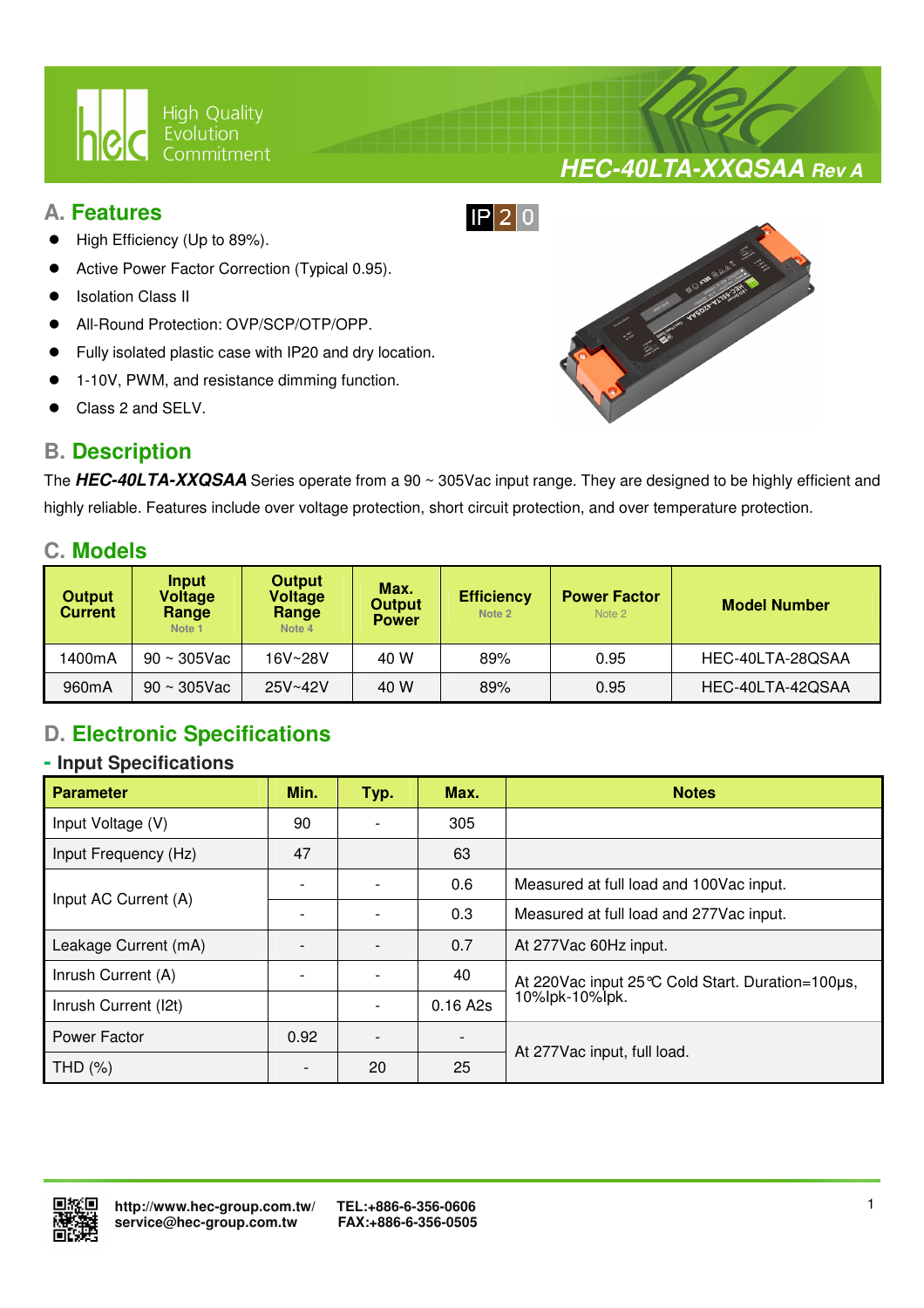

 $\overline{a}$ 



# **- Output Specifications**

| <b>Parameter</b>                                                          | Min.        | Typ. | Max.           | <b>Notes</b>                                                                                                                             |
|---------------------------------------------------------------------------|-------------|------|----------------|------------------------------------------------------------------------------------------------------------------------------------------|
| Output Current (mA)<br>$I_0 = 1400$ mA<br>$I_0 = 960$ mA                  | 1330<br>912 |      | 1470<br>1008   |                                                                                                                                          |
| No Load Output Voltage (V)<br>$I_0 = 1400$ mA<br>$I_0 = 960 \, \text{mA}$ |             |      | 35<br>63       | There will be no damage or hazardous conditions<br>occurred with no loading.                                                             |
| Output Ripple Voltage (V)                                                 |             |      | $1\%$<br>Vomax | Measured by 20 MHz bandwidth oscilloscopes and<br>the output paralleled a 0.1 uF ceramic capacitor and<br>a 10uF electrolytic capacitor. |
| Output Voltage Overshoot (%)                                              |             |      | 110            | At full load condition.                                                                                                                  |
| Line Regulation (%)                                                       |             |      | ±3             |                                                                                                                                          |
| Load Regulation (%)                                                       |             |      | ±5             |                                                                                                                                          |
| Turn-on Delay Time (s)                                                    |             | 0.5  | 1.0            | Measured at 220Vac input.                                                                                                                |

## **- General Specifications**

| <b>Parameter</b>                  | Min.    | Typ.                        | Max. | <b>Notes</b>                                                                                                                        |
|-----------------------------------|---------|-----------------------------|------|-------------------------------------------------------------------------------------------------------------------------------------|
| Efficiency (%)                    |         |                             |      |                                                                                                                                     |
| $lo = 1400$ mA                    |         |                             | 87   | Measured at full load and 120Vac input.                                                                                             |
| $I_0 = 960$ mA                    |         |                             | 88   |                                                                                                                                     |
| Efficiency (%)                    |         |                             |      |                                                                                                                                     |
| $lo = 1400$ mA                    |         |                             | 89   | Measured at full load and 277 Vac input.                                                                                            |
| $I_0 = 960$ mA                    |         |                             | 89   |                                                                                                                                     |
| MTBF (hours)                      | 320,000 |                             |      | Measured at full load 50°C ambient temperature<br>(MIL-HDBK-217F).                                                                  |
| Life Time (hours)                 |         | 100,000                     |      | Measured at rated input voltage with full load, Case<br>temperature=60 ℃ @ Tc point. See life time vs. Tc<br>curve for the details. |
| Case Temperature $(\mathcal{C})$  |         |                             | 70   |                                                                                                                                     |
| Dimensions Millimeters(L x W x H) |         | $201 \times 62 \times 30.5$ |      |                                                                                                                                     |
| Net Weight (g)                    |         |                             |      |                                                                                                                                     |

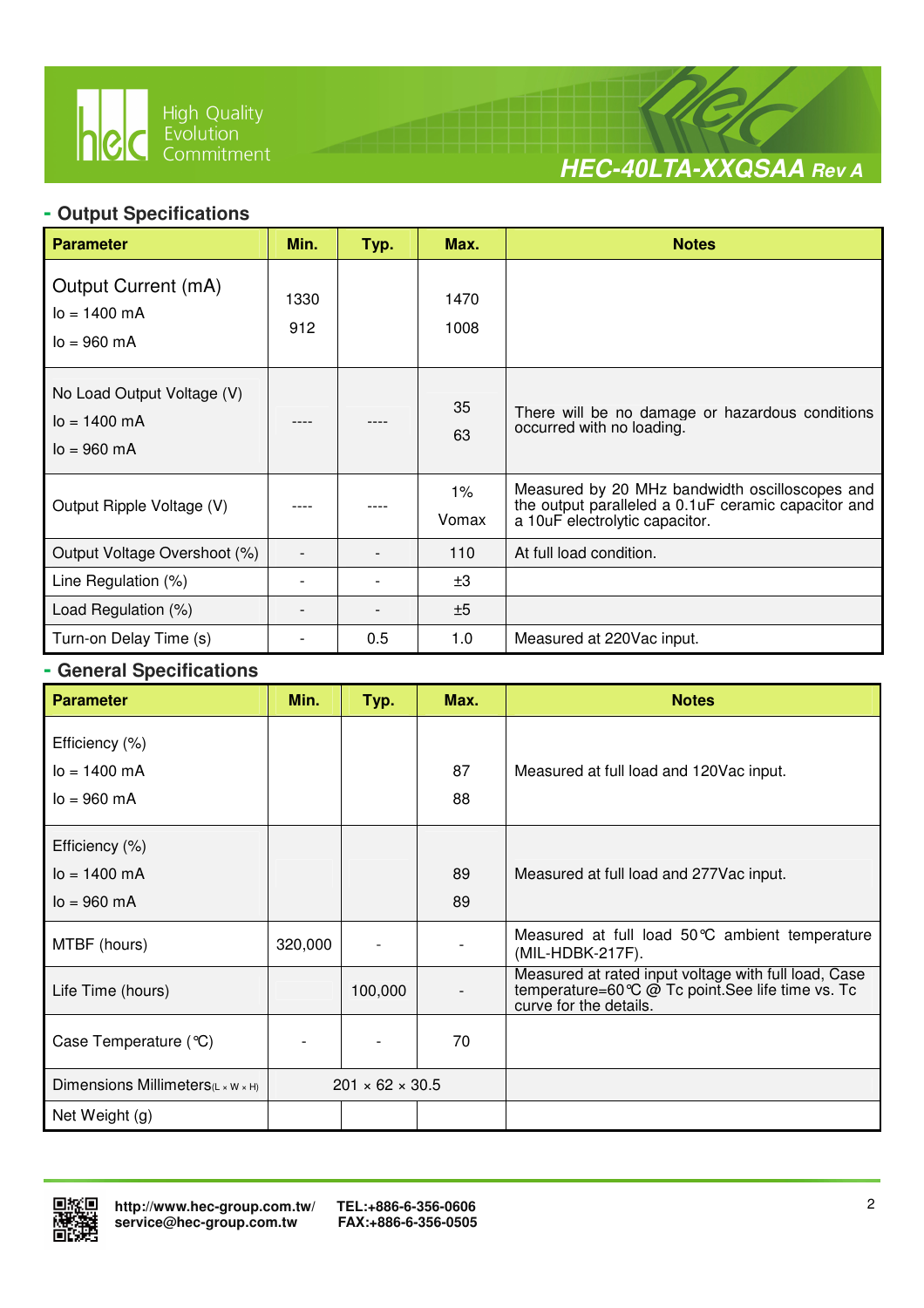

 $\overline{a}$ 



#### **- Protection Functions**

| <b>Parameter</b>                | Min.<br>Max.<br><b>Notes</b><br>Typ.                                                                                                                          |  |                                                                                                          |  |  |
|---------------------------------|---------------------------------------------------------------------------------------------------------------------------------------------------------------|--|----------------------------------------------------------------------------------------------------------|--|--|
| Over Voltage Protection         | 1.50<br>Vomax<br>recover.                                                                                                                                     |  | In the event of an over-voltage condition, the LED<br>Drives shall Shut down o/p voltage, re-power on to |  |  |
| Over Temperature Protection     | Shut down o/p voltage with re-power on to recovery.                                                                                                           |  |                                                                                                          |  |  |
| <b>Short Circuit Protection</b> | No damage shall occur when any output operating in a short circuit condition. The<br>power supply shall be self-recovery when the fault condition is removed. |  |                                                                                                          |  |  |

## **- Environmental Specifications**

| <b>Parameter</b>           | Min.  | <b>Typ.</b> | Max.  | <b>Notes</b>                                                        |
|----------------------------|-------|-------------|-------|---------------------------------------------------------------------|
| Operating Temperature (°C) | -40   |             | $+60$ | Humidity: 20% RH to 80% RH; See Derating Curve for<br>more details. |
| Storage Temperature $(C)$  | $-40$ |             | $+80$ | Humidity: 10% RH to 90% RH.                                         |

### **- Safety and EMC Compliance**

| <b>Safety Category</b>      | <b>Standard</b>                                                            |
|-----------------------------|----------------------------------------------------------------------------|
| UL/CUL                      | UL8750, UL1310 Class 2, CSA C22.2 NO. 223-M91 Class 2.                     |
| <b>CE</b>                   | EN 61347-1, EN61347-2-13.                                                  |
| <b>EMI Standards Note 6</b> | <b>Notes</b>                                                               |
| EN 55015                    | Conducted emission Test & Radiated emission Test.                          |
| EN 61000-3-2                | Harmonic current emissions.                                                |
| EN 61000-3-3                | Voltage fluctuations & flicker.                                            |
| FCC Part 15                 | FCC 47 CFR Part 15 Subpart B, ICES-003 Issue 4 ANSI C63.4-2003             |
| <b>EMS Standards</b>        | <b>Notes</b>                                                               |
| EN 61000-4-2                | Electrostatic Discharge (ESD): 8 KV air discharge, 4 KV contact discharge. |
| EN 61000-4-3                | Radio-Frequency Electromagnetic Field Susceptibility Test-RS.              |
| EN 61000-4-4                | Electrical Fast Transient / Burst-EFT: Level 2, Criteria A.                |
| EN 61000-4-5                | Surge Immunity Test: AC Power Line: line to line 1 KV.                     |
| EN 61000-4-6                | Conducted Radio Frequency Disturbances Test-CS.                            |
| EN 61000-4-8                | Power Frequency Magnetic Field Test.                                       |
| EN 61000-4-11               | Voltage Dips.                                                              |
| EN 61547                    | Electromagnetic Immunity Requirements Applies To Lighting Equipment.       |

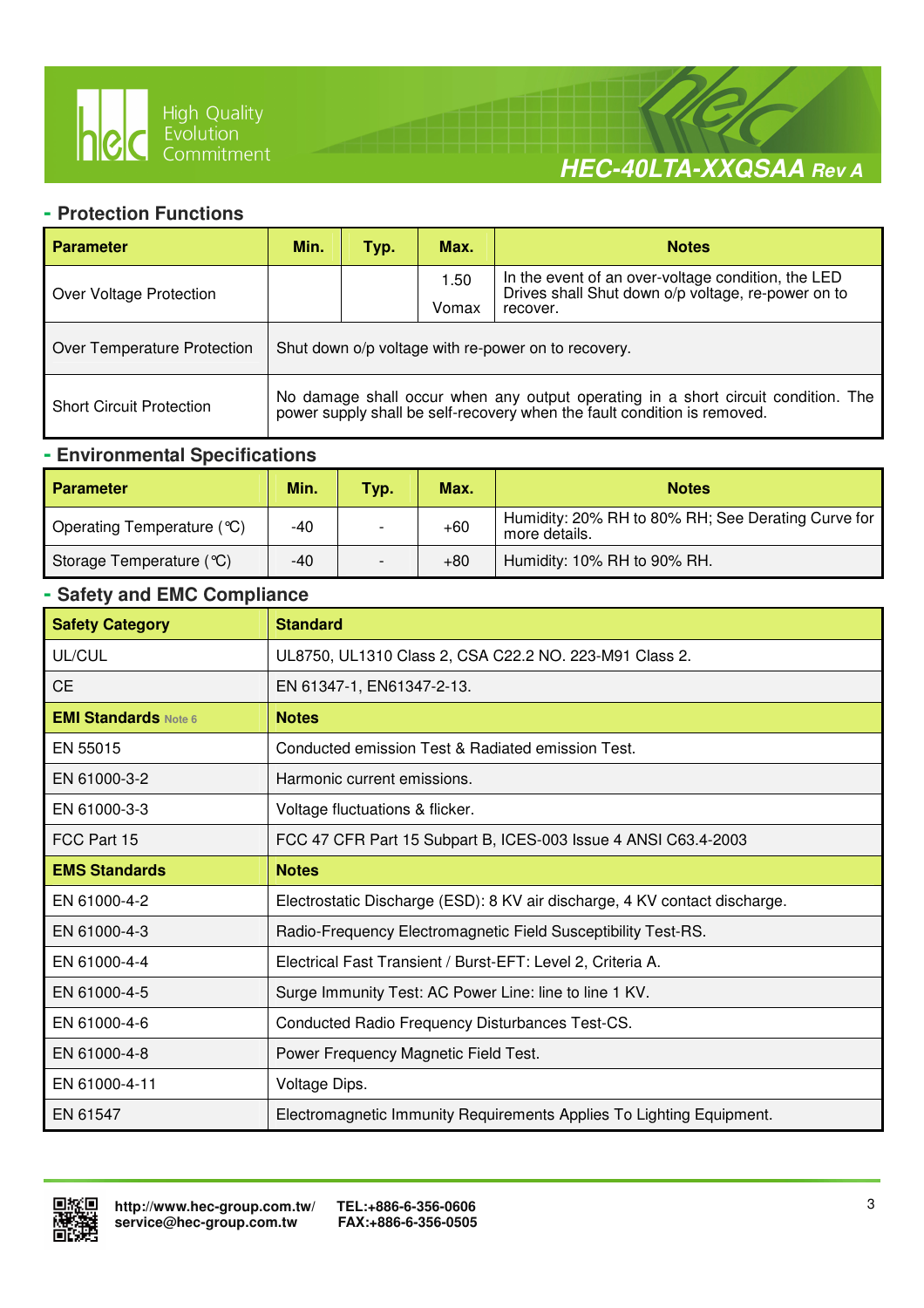

## **HEC-40LTA-XXQSAA Rev A**

#### **Notes:**

- 1. Normal input voltage range 100~277Vac.
- 2. Measured at input 220V with a full load.
- 3. All specifications are typical at 25 °C unless otherwise stated.

 $\overline{a}$ 

- 4. Constant current operation region is preferably 75%~100% rated output voltage. This is the suitable operation region for LED related applications, but please reconfirm special electrical requirements for some specific system design.
- 5. Derating may be needed under low input voltages. Please check the static curve for more details.
- 6. The power supply is considered as a component that will be operated in combination with final equipment. Since EMC performance will be affected by the complete installation, the final equipment manufacturers must re-qualify EMC Directive on the complete installation again

## **E. Dimming Control**

The dimmer control is operated from an input signal (DC voltage / PWM signal / Variable Resistor). Please refer to the diagram.



#### **Notes:**

1. If the dimming pin is not used, Dimming pin can be open.

| Parameter                                     | Min. | Typ.                     | Max.    | <b>Notes</b> |
|-----------------------------------------------|------|--------------------------|---------|--------------|
| 1-10V Dimming Voltage (V)                     |      | $\overline{\phantom{a}}$ | $+10.8$ |              |
| <b>PWM Signal</b>                             | 5    | 10                       | $+10.8$ |              |
| 0~10K $\Omega$ Variable Resistor ( $\Omega$ ) | -0   | $\overline{\phantom{a}}$ | $+10K$  |              |

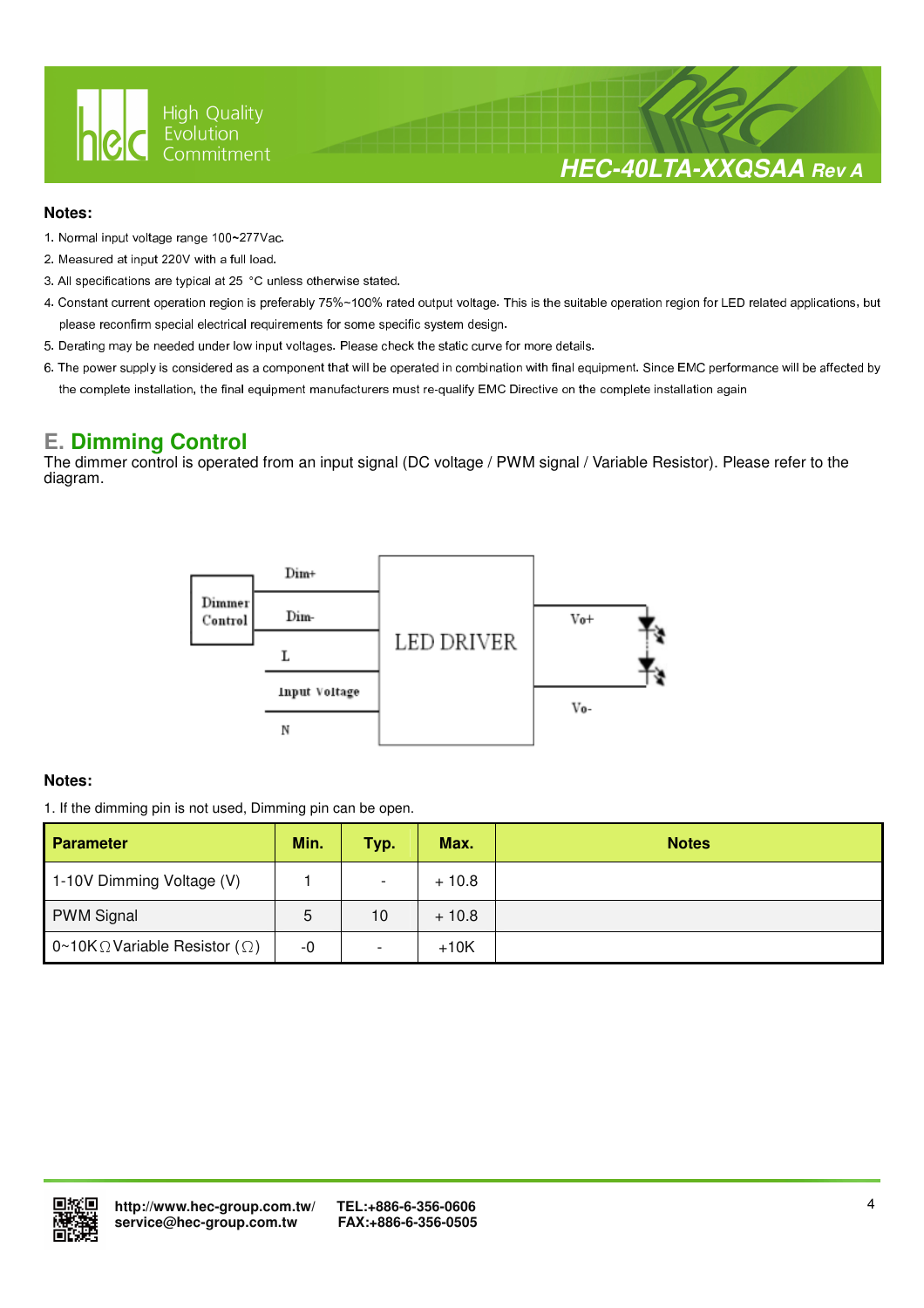

### **- DC Voltage Dimming Curve**



#### **Output Current vs. Dimming Voltage**

## **- PWM Signal Dimming Curve**

#### **Output Current vs. PWM Signal**



### **- Variable Resistor Curve**

#### **Output Current vs. Variable Resistor**





 **http://www.hec-group.com.tw/ TEL:+886-6-356-0606**   $s$ ervice@hec-group.com.tw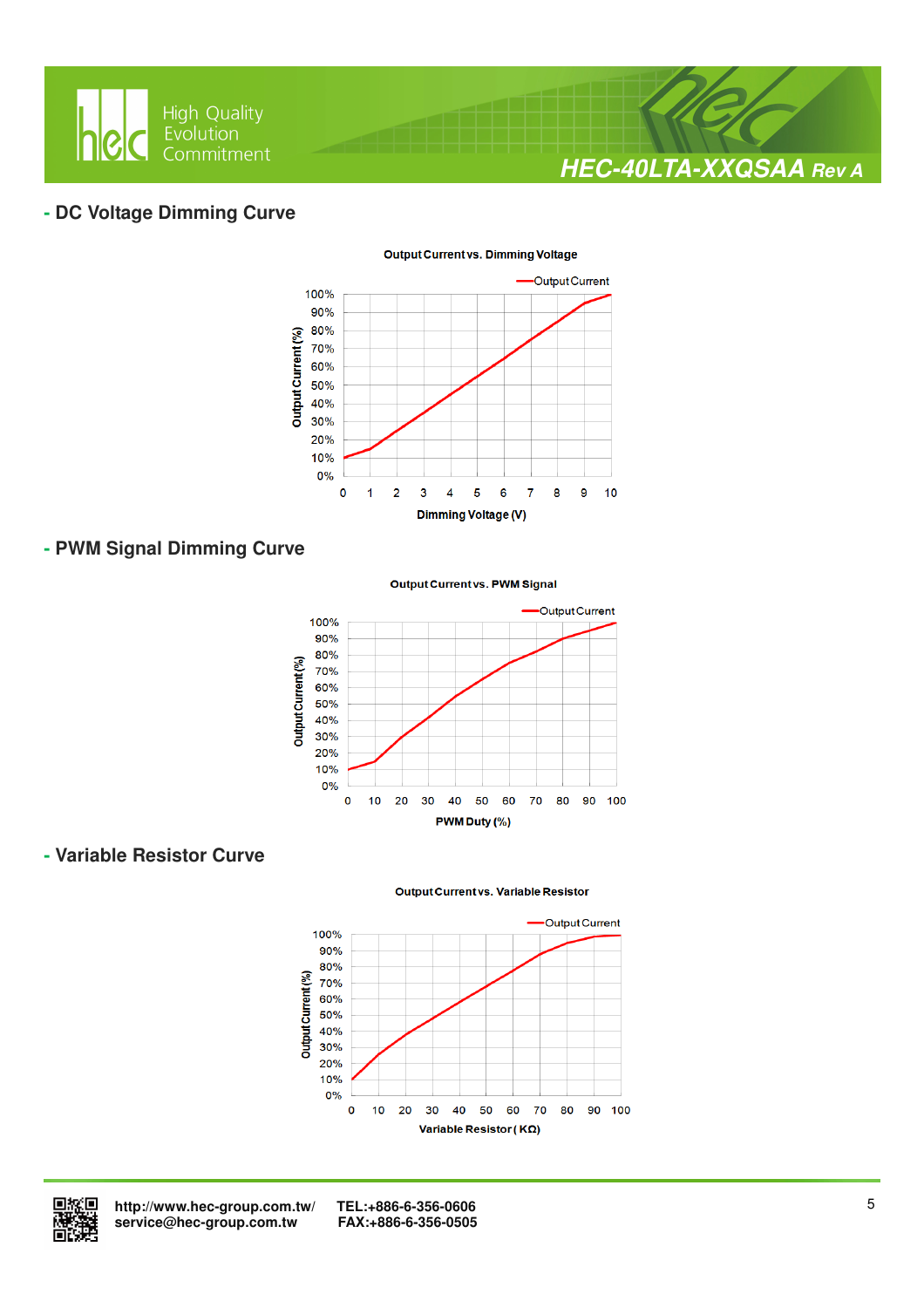

**HEC-40LTA-XXQSAA Rev A**

## **F. Electronic Curve**

## **- Derating Curve**



 $\overline{a}$ 

### **- Static Curve**



Input Voltage (V)

## **- Efficiency Characteristics Curve**



**- Power Factor Characteristics Curve** 

## Power Factor vs. Output Voltage

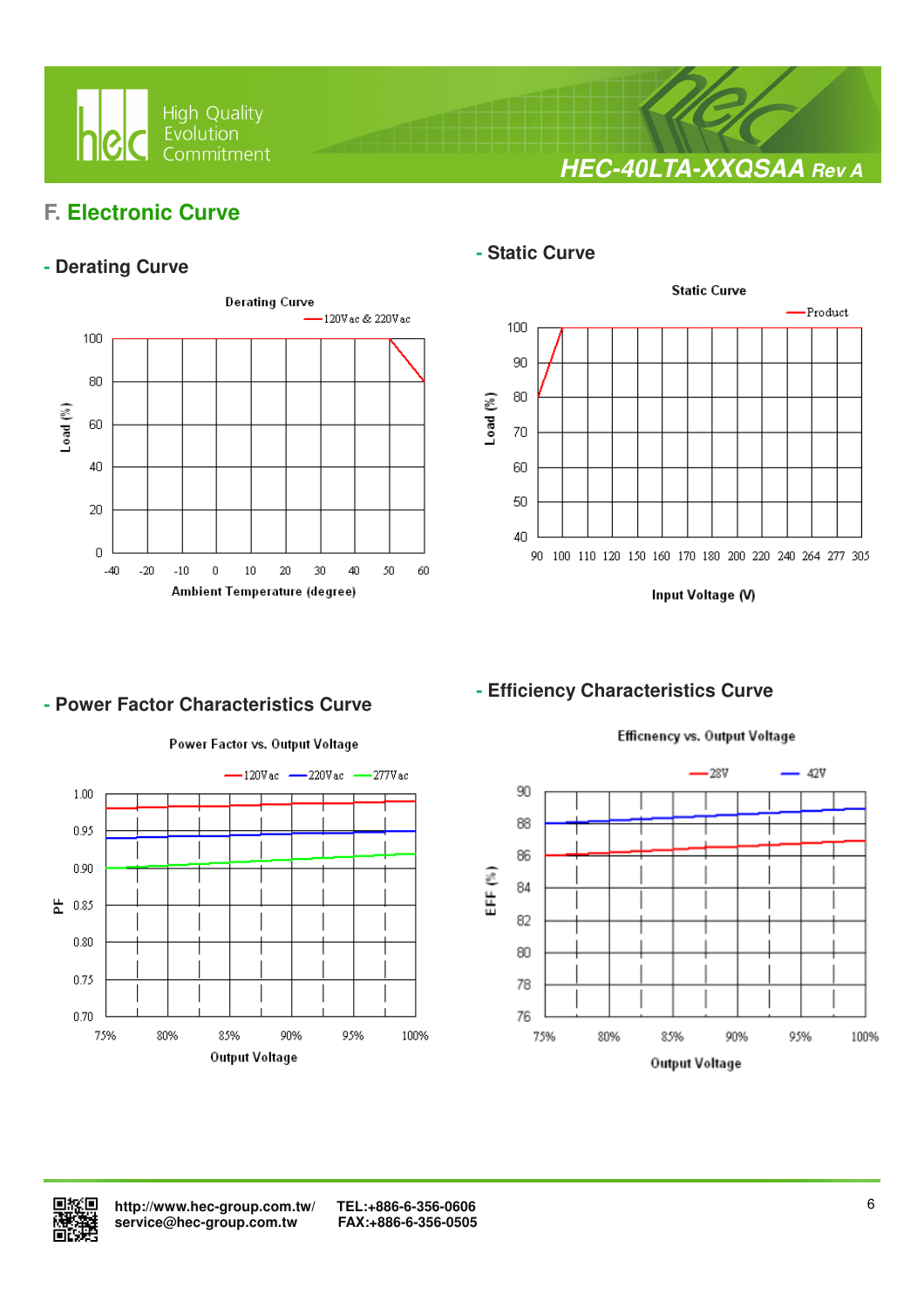

### **- Life Time vs. Case Temperature Curve**



# **G. Mechanical Outline**





 **http://www.hec-group.com.tw/ TEL:+886-6-356-0606**  service@hec-group.com.tw